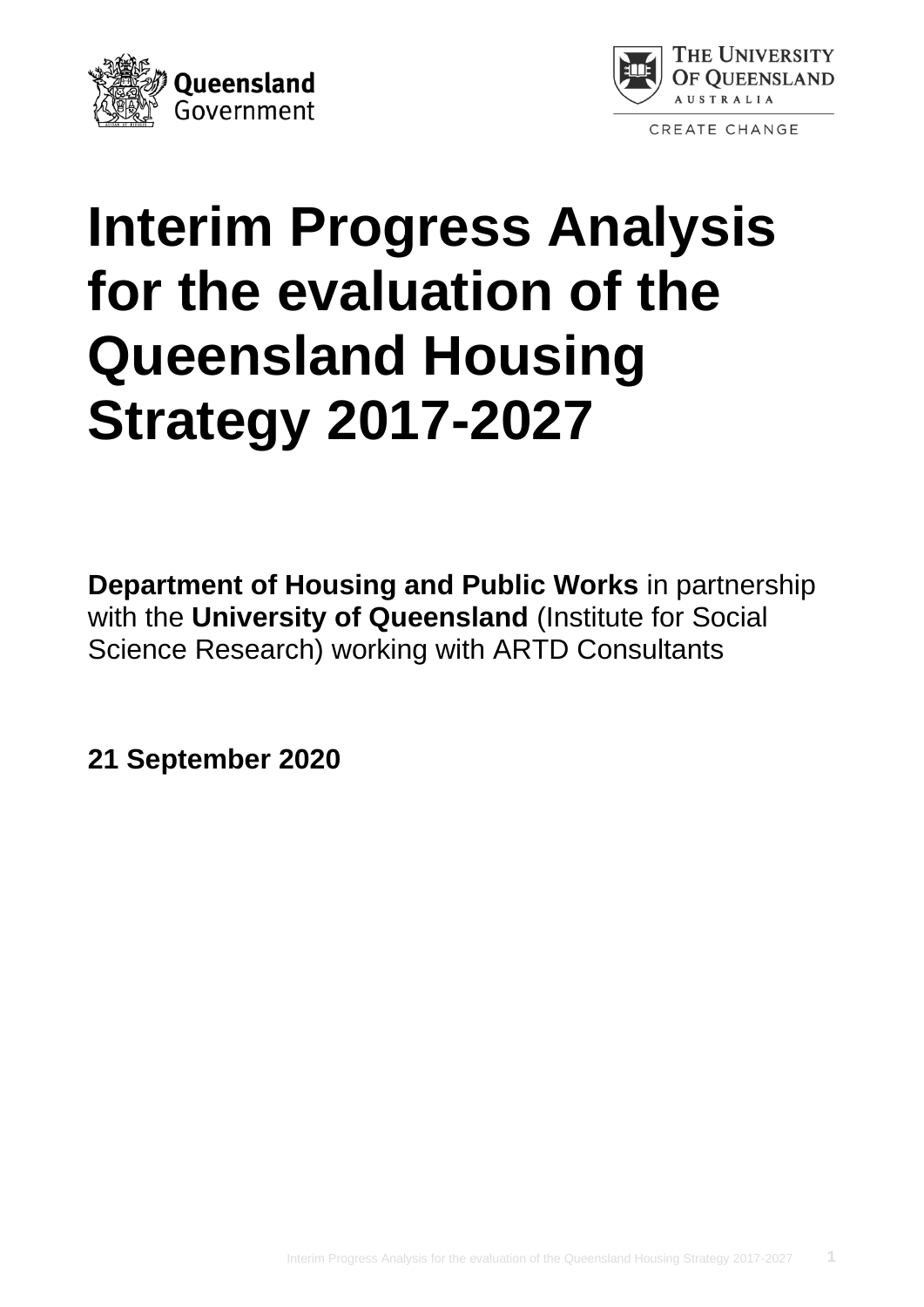# Contents

| 1. |  |
|----|--|
| 2. |  |
| 3. |  |
|    |  |
|    |  |
|    |  |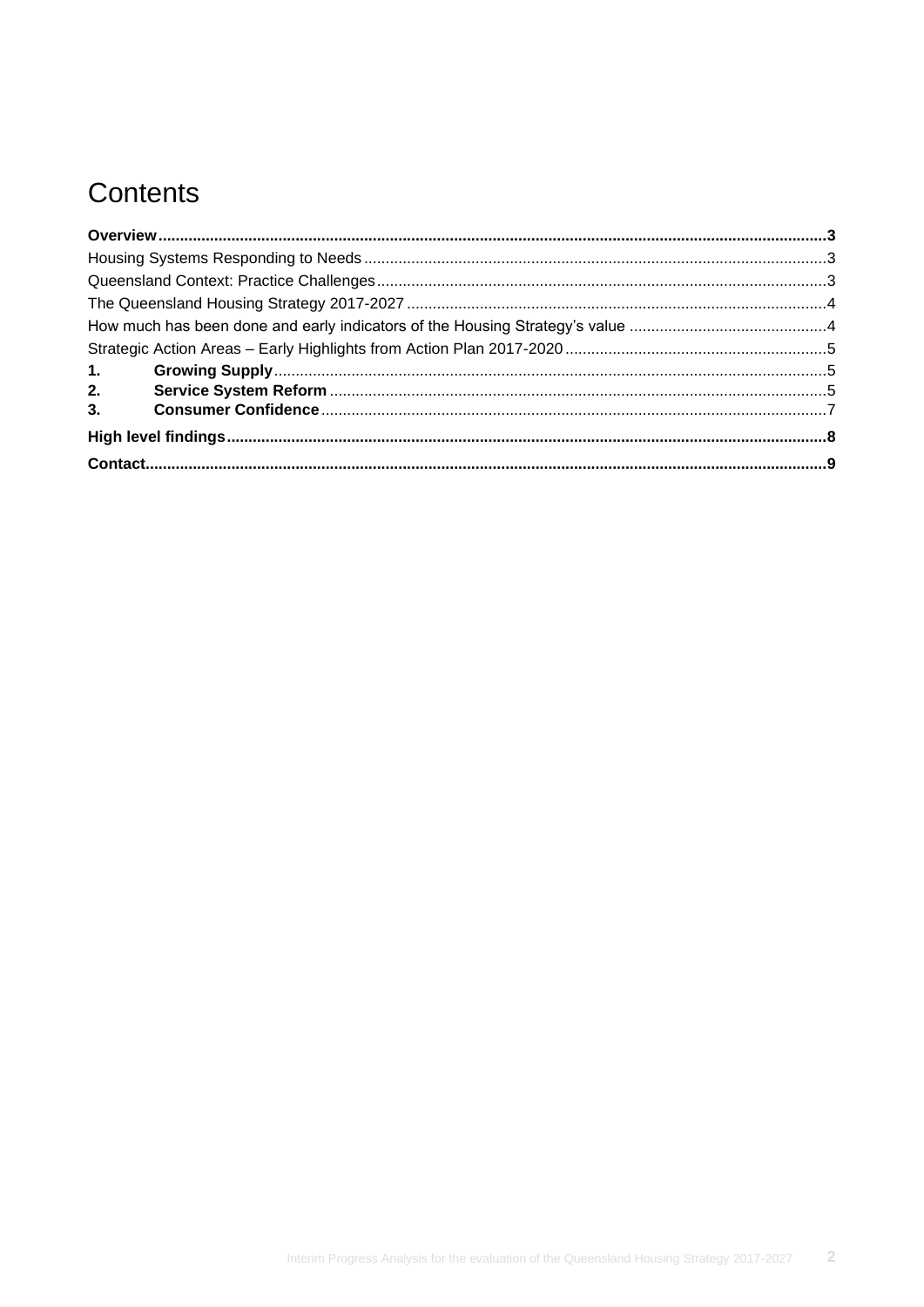## <span id="page-2-0"></span>**Overview**

The *Queensland Housing Strategy 2017-2027* (the Housing Strategy) is a ten-year transformation of Queensland's housing and homelessness service system. The Housing Strategy vision is that every Queenslander has access to a safe and secure home that meets their needs and supports them to fully participate in the social and economic life of the state.

In November 2019, DHPW formed a partnership with the Institute for Social Science Research at the University of Queensland, working with ARTD Consultants, to evaluate the Housing Strategy. The partnership is an innovative approach to evaluation, with the team from ISSR and ARTD working in close collaboration with DHPW to jointly develop a monitoring and evaluation framework and assess progress and outcomes delivered.

The partnership is a flagship project of ISSR's Social Solutions research group that is providing collaborative, evidenced-based and outcomes-focused research and evaluation support through an operational partnership. Through the partnership, the ISSR team has been providing agile support to DHPW that recently included delivery of the overarching monitoring and evaluation framework for the Housing Strategy. This partnership approach highlights that policy success is not just about achieving outcomes, but also about working with stakeholders directly and acting where needed. A key approach of the initial phase of the partnership was the embedding of members of the evaluation team within DWPW, working from departmental workspaces. This has enabled the ISSR team to readily build relationships, provide practical support and understand not just the policy intent but the real time experience of departmental officials and stakeholders in implementing the Housing Strategy.

## <span id="page-2-1"></span>**Housing Systems Responding to Needs**

The housing system is changing, and housing system reform is evident in Australian and international jurisdictions. These reforms are a response to the dynamic challenges impacting governments, communities and the housing market. The challenges include rapid urban population growth, growing social inequity, public finance constraints, rising homelessness, declining housing affordability, ageing population, climate change, displaced and mobile International populations, digital disruption, politicisation of housing and others<sup>1</sup>.

These challenges combine to affect the performance of the housing system and, in particular, the social housing sector. The Queensland housing system is also subject to all these pressures which will only be exacerbated by the State's decentralised character and the uneven impact of economic restructuring, population mobility and disaster events on urban, regional and remote communities.

## <span id="page-2-2"></span>**Queensland Context: Practice Challenges**

As well as the housing system pressures identified above, there are challenges that are particular to Queensland including:

- A non-prescriptive statutory planning environment for affordable housing;
- Decentralised state with growing demand for stable affordable housing in urban and regional areas;
- Fluctuating housing markets in regional resource communities;
- Remote Aboriginal and Torres Strait Islander Local Government Authorities that aspire to selfdetermination and sustainability;
- Extreme climate events differentially impacting locations and vulnerable households;

<sup>1</sup> Parsell, C, Cheshire, L, Walter, Z & Clarke, A 2019, Social housing after neo-liberalism: New forms of statedriven welfare intervention towards social renters. Housing Studies. doi.org/10.1080/02673037.2018.1563673.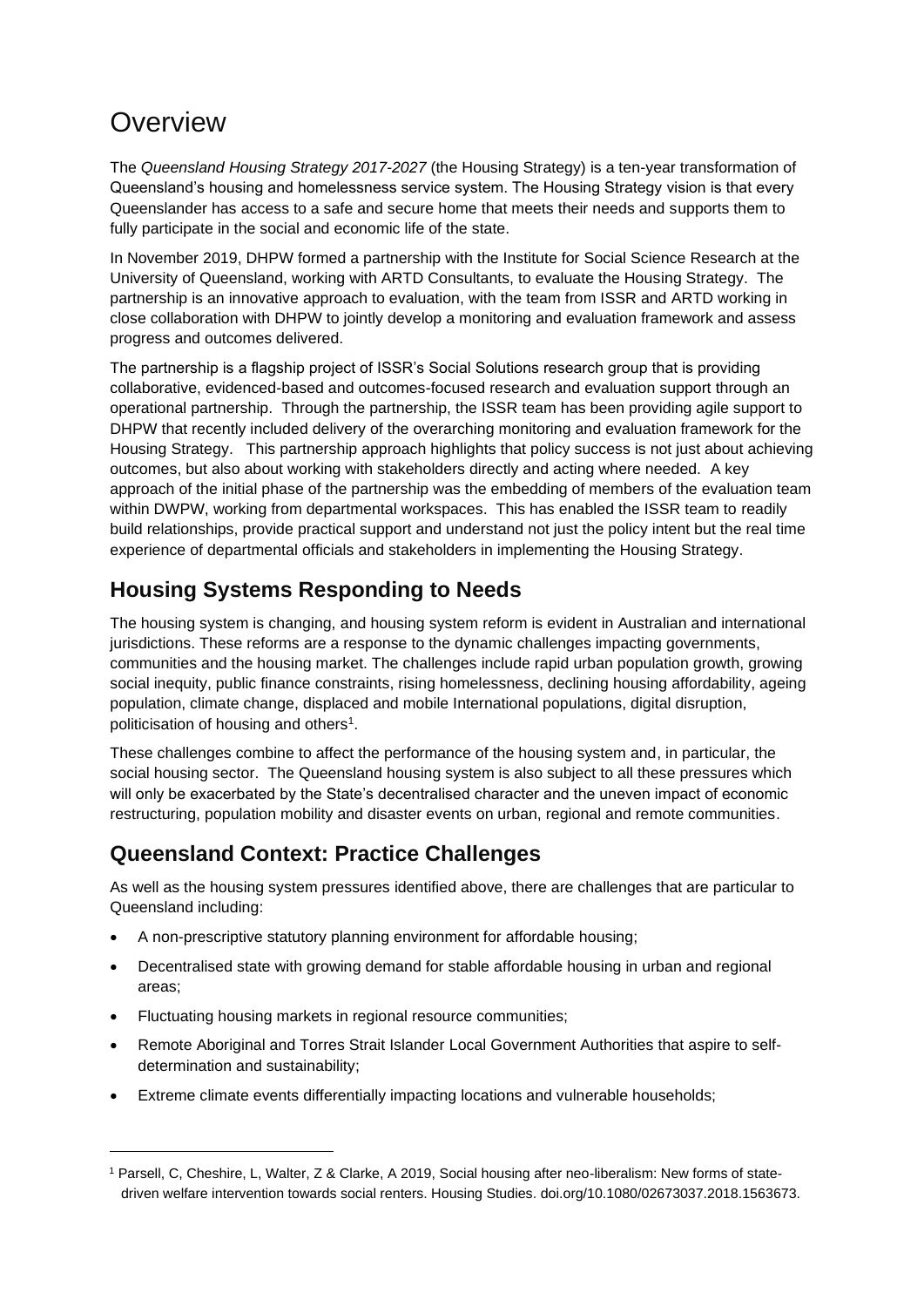- Concentrations of ageing, detached, predominantly three-bedroom public housing stock on large lots;
- Splintered social service system with limited linked data or integrated case coordination;
- System and workforce capacity limits for case coordination/management;
- A community housing sector that is emerging, but not as developed as in other jurisdictions; and
- Challenge in moving from pilots to embedded new practice in homelessness and tenant support.

These challenges add significant complexity to the delivery of a robust Queensland housing system.

#### <span id="page-3-0"></span>**The Queensland Housing Strategy 2017-2027**

In the context of this dynamic economic, social and natural environment, the Housing Strategy is underpinned by new partnerships, person-centred practices and technology that shifts the Government from 'business as usual' practices. The new practices are designed to stabilise and improve the Queensland housing system.

When benchmarked to international and interstate jurisdictions, the Housing Strategy is on target to deliver a multi-sectoral response for housing system reform. An initial finding from a recent review of DHPW policies, procedures and practices is that the reforms embedded in the Housing Strategy are consistent with the housing system reforms in comparable jurisdictions that face similar pressures to Queensland. Common themes consistent across Queensland and other jurisdictions (UK, New Zealand, Victoria, New South Wales and Western Australia) are:

- Use of Machinery of government changes to position social housing within human service agencies;
- Each has new housing strategies, or is in the process for refreshing their approach;
- Partnerships between sectors to grow supply and manage tenancies;
- Shifting away from a punitive approach to breaches and evictions to focus more on supporting people to sustain tenancies; and
- General move to transparency and improvements in data collection, performance monitoring and reporting within and across government.

#### <span id="page-3-1"></span>**How much has been done and early indicators of the Housing Strategy's value**

The findings of the Interim Analysis show that the Housing Strategy is on target to meet its objective to reform the Queensland housing system. Underpinned by person-centre practices, new partnerships and technology, major change is occurring that will stabilise and improve the performance of the Queensland housing system.

The Housing Strategy is organised around four pillars: Growth, Prosperity, Connections and Confidence. For the purposes of monitoring and evaluation these have been developed in three Strategic Action Areas (SAAs): 'Growing Supply', 'Service System Reform' and 'Consumer Confidence'. These SAAs are underpinned by three cross-cutting key principle enablers: partnerships, place based and person-centred design and delivery. The Interim Analysis has used this framework to assess the early progress and collective contribution of key strategic actions selected of the overall Housing Strategy. Progress on each of these actions according to SAA is summarised below.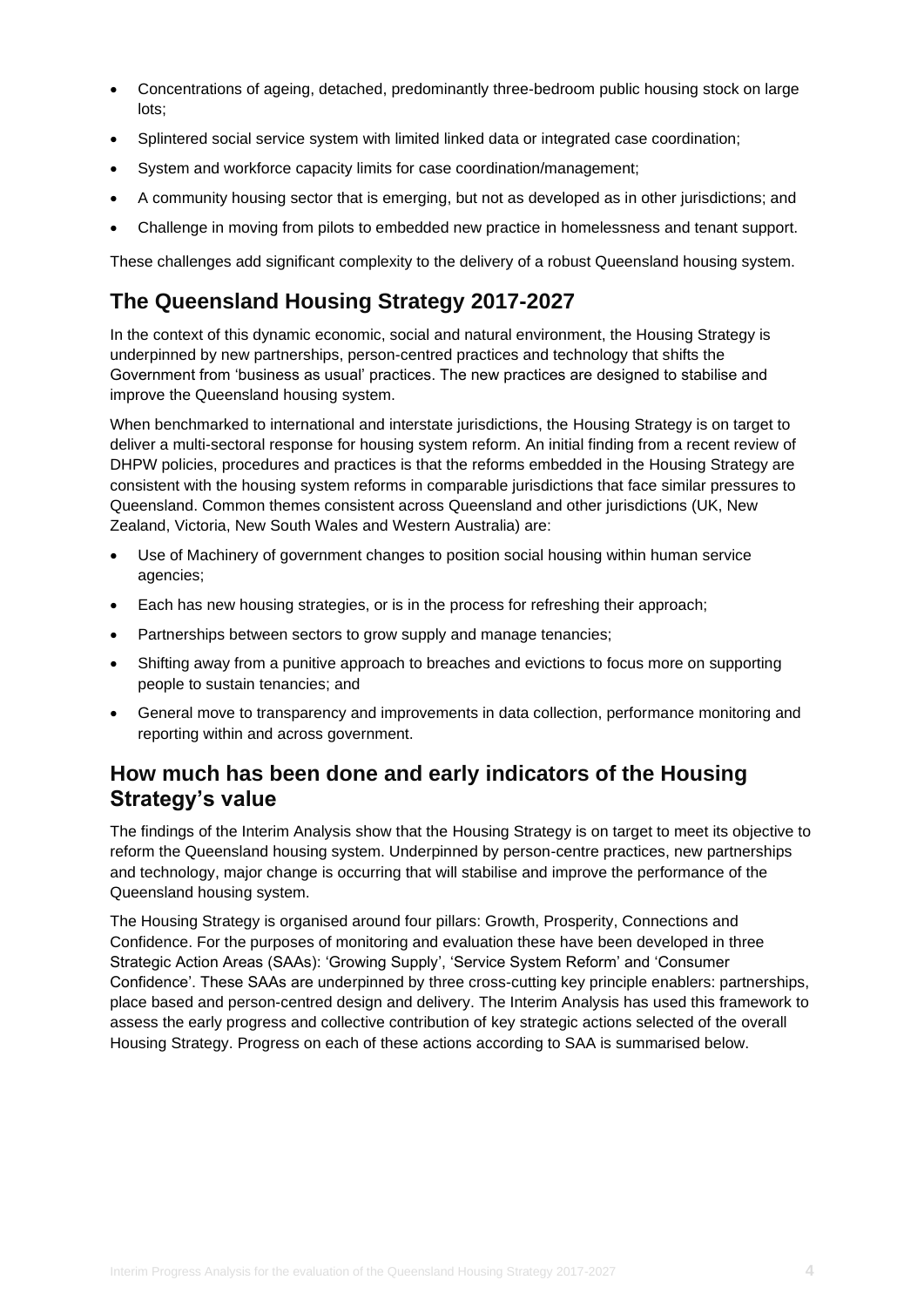### <span id="page-4-0"></span>**Strategic Action Areas – Early Highlights from Action Plan 2017- 2020**

#### <span id="page-4-1"></span>**1. Growing Supply**

- 1,949 social housing dwellings commenced by 30 June 2020, exceeding the three-year target by 249 dwellings. Of these, 1,061 are completed at 30 June 2020.<sup>2</sup>
- An estimated 1,800 jobs have been supported by the construction of social housing commenced since June 2017.<sup>3</sup>
- 79% of high and very high need applicants require a one or two-bedroom dwelling. A target of 80% one or two-bedroom dwellings has been set. Based on commencements and completion data, this target has been exceeded with 94 per cent of completed units one or two bedroom.
- Improved partnerships with the community housing sector to deliver new affordable housing through implementation of development plans (new funding, financing and legal settings) with registered community housing providers.
- Increased supply of housing in Aboriginal and Torres Strait Islander Local Government areas with the construction of 331 new homes and 29 extensions; commencement of the \$40m Interim Remote Capital program with key outputs agreed between DHPW and local councils including 49 new houses, up to 50 extensions to existing dwellings and significant land supply reforms across 16 Aboriginal and Torres Strait Islander Local Governments Areas and the Torres Shire including 35 new lot developments.
- Home ownership on Aboriginal and Torres Strait Islander communal land is also progressing and supporting the development of diversified housing markets in remote and discrete communities. This includes the transfer of 99 social housing dwellings into private home ownership and agreement of sale prices for purchase of social housing under 99-year home ownership leases between DHPW and Trustees (seven to date).<sup>4</sup>
- Construction of the Cowboys NRL facility in Townsville to accommodate young Aboriginal and Torres Strait Islander women from remote communities pursuing education and employment opportunities.

#### <span id="page-4-2"></span>**2. Service System Reform**

- Implementation of new client centred information management systems throughout 2019-2020 including the Front of House Tool, Person Dashboard and Customer Management System (operational in October 2019) are supporting more person centred and holistic intake, assessment and allocations processes as part of DHPW's new service delivery operating model. Front of House tools for staff also complement the on-line user-friendly housing portal and two new housing apps: Housing Assist and Tenant Assist. The design and implementation of these new and enhanced information technologies and progressive modernisation of housing service centres have been key enablers of the Housing Strategy's broader service system reforms. The final evaluation of Action Plan 2017-2020 should be able to provide more evidence on the effectiveness of these new systems.
- DHPW has designed and implemented a number of targeted initiatives to address the needs of specific vulnerable groups including:
	- o The Next Steps Home program, for women on parole or at risk of being remanded in custody in South East Queensland and Townsville, has been lauded as providing innovative, integrated end-to-end 'throughcare' support for women leaving prison as a way of reintegrating into society, giving women stable housing for 12 months post-release. The range of supportive services include assistance with debt management and budgeting, support around desistance from offending behaviour, employment, family relationships,

 $2$  Figure updated to 30 June 2020.

<sup>3</sup> Figure updated to 30 June 2020.

<sup>4</sup> Figure updated to 30 June 2020.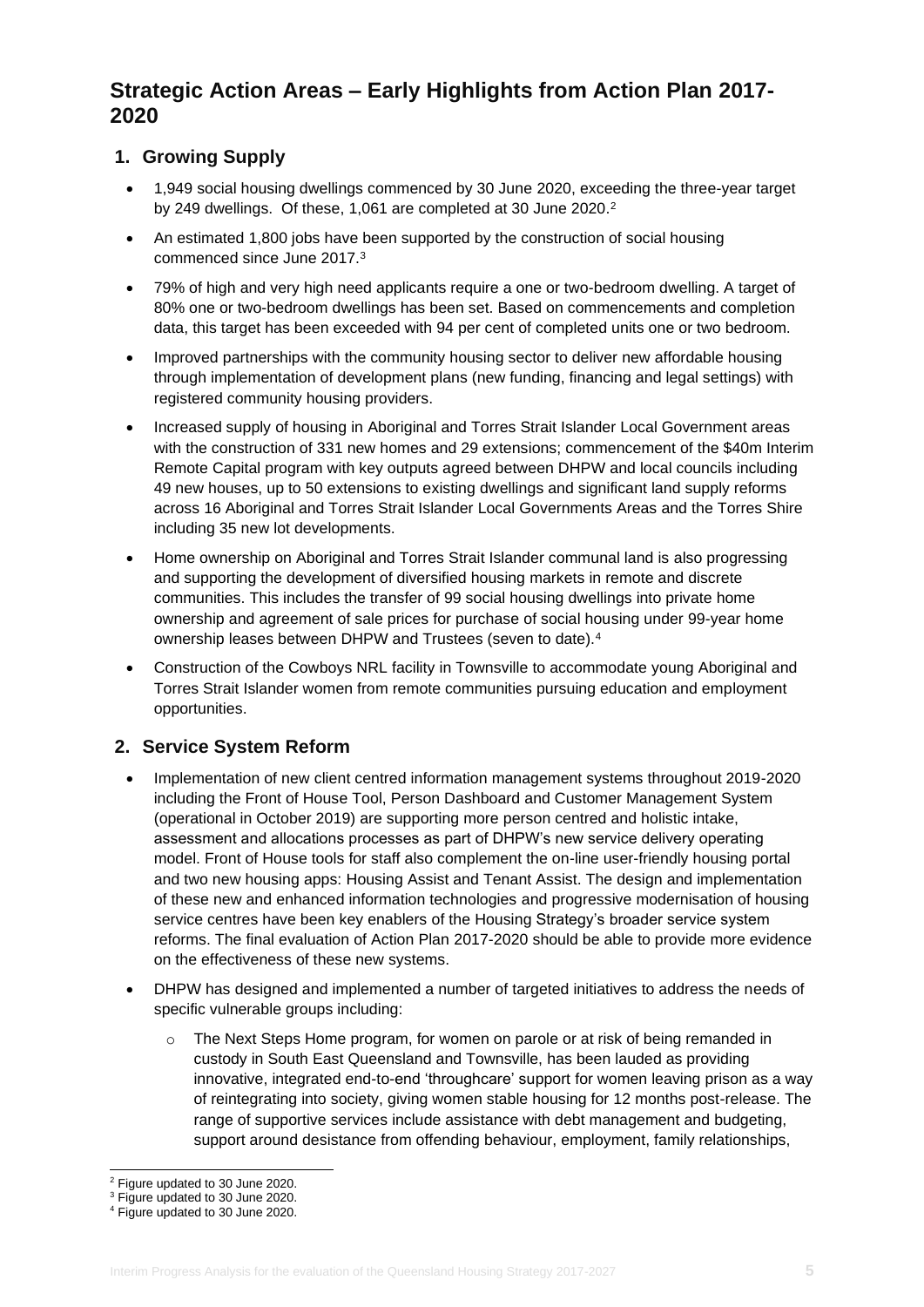self-care and substance abuse. Interim findings from an independent evaluation has found the program to be successful with noted challenges, and these preliminary findings show that even with assistance, participants continue to struggle to afford rent as related to difficulties in finding employment and in regaining custody of their children and accessing associated support payments.

- $\circ$  Design and construction of two new youth foyers, one on the Gold Coast (design completed and construction commenced) and one in Townsville, and expansion of the Logan facility from 22 to 40 units to provide housing and support services for young people and support them to achieve independence (completed). For all three, there is evidence of co-design and project level evaluation.
- o New integrated housing and homelessness services being established in Toowoomba (Hub completed and operational from August 2018). More recently, \$1.93m invested in the Coordinated Housing and Homelessness Response – Integrating Services (integrating services approach) in nine key locations across Queensland – Brisbane, Moreton Bay, Logan, Redlands, Townsville, Mackay, Sunshine Coast, Cairns, and Gold Coast. Place Based Response Teams work with funded outreach providers to proactively identify and engage people experiencing homelessness and link them with the housing and support service they need. Funded Care Coordination Facilitators increase capability of local care coordination groups to deliver integrated housing with support for people with complex needs.
- $\circ$  Improved housing responses for women and children escaping domestic and family violence through the construction of new crisis shelters in Caboolture and Gold Coast (due for completion very soon) and replacement/renewing shelters in Southport (near completion) Cherbourg (complete), Pormpuraaw (complete) and Woorabinda (near completion) – there is evidence of co-design and community engagement in design.<sup>5</sup>
- Partnering for Impact with non-government service providers as a comprehensive program to reduce homelessness is being implemented through key measures including a compact with the homelessness services sector providing 5 year funding agreements as foundation for longer term program planning, quality assurance, investment and place based delivery models. Final analysis of the Action Plan 2017-2020 should be able to provide more evidence on effectiveness and outcomes of these new arrangements.
- The design of the *Aboriginal and Torres Strait Islander Action Plan 2019-2023* involved extensive consultation with local communities, peak bodies and departmental staff (e.g. over 200 participants attended Yarning Circles led by Mr Mick Gooda, First Nations Advisor to the Minister for Housing and Public Works and held in: Mount Isa, Townsville, Palm Island, Ipswich, Brisbane, Cairns, Yarrabah and Cherbourg). A key action which is being progressed is the establishment of a new Aboriginal and Torres Strait Islander Housing Body to work with Indigenous Community Housing Organisations (ICHOs) and Indigenous councils to improve housing outcomes for Aboriginal and Torres Strait Islander peoples.
- DHPW won three major awards at the 2018 Good Design Awards in Sydney for the Growing Human-Centred Design across Queensland Government project which included recognition of the redesigned Fortitude Valley Housing Service Centre.
- A new suite of six flexible assistance packages (Helping Hand head-lease, Rental Security Subsidy, Rent Connect Enhancements, No Interest Loans, the Regional Discretionary Fund and Bond Loan Plus) has been developed and are being advanced/ distributed across Queensland (some, like the No Interest Loan product are limited to certain locations). One new 10-hour training program (Dollars and Sense for Successful Tenancies) has been developed and is being delivered to help people who enrol in it develop the tenancy and life skills of people in the private rental market. To date, 722 students have enrolled in it, 467 have commenced training and 404 students have graduated.

<sup>5</sup> As at 30 June 2020.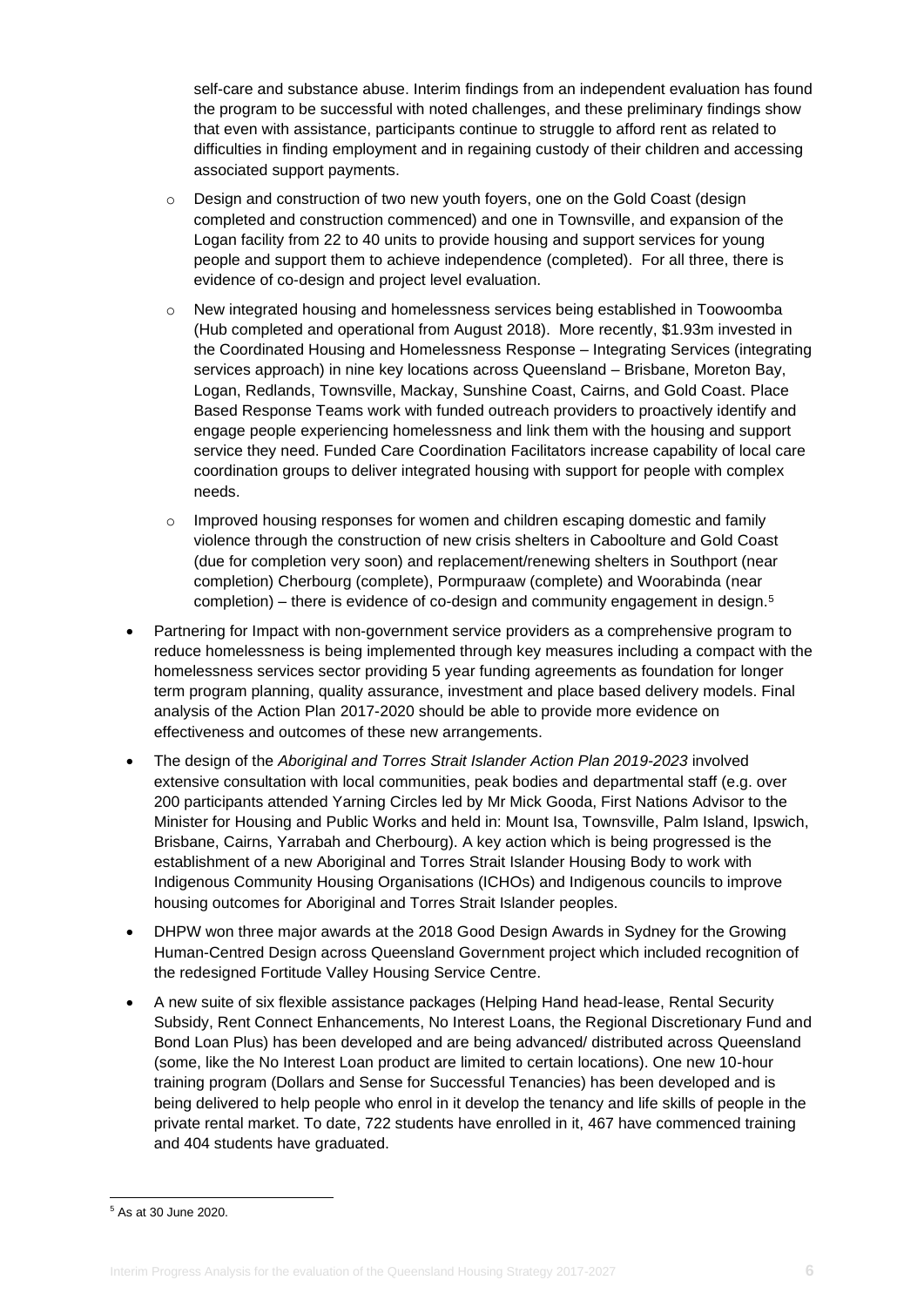#### <span id="page-6-0"></span>**3. Consumer Confidence**

- Passage of the *Housing Legislation (Building Better Futures) Amendment Act 2017* (HLA Act) in October 2017 delivered Housing Strategy commitments to reform and modernise the *Manufactured Homes (Residential Parks) Act 2003*, *Residential Services (Accreditation) Act 2002* and *Retirement Villages Act 1999*.
- Reforms to manufactured (residential parks) homes legislation included a new Manufactured Homes (Residential Parks) Regulation 2017 made in September 2017 which included prohibited unfair 'special terms' in site agreements. HLA Act amendments to the *Manufactured Homes (Residential Parks) Act 2003* that commenced in November 2017 included new behavioural standards for operators, staff and home owners. New rules for site rent increases; an improved dispute resolution process that harmonises with the process in the *Retirement Villages Act 1999*; stronger prohibitions on meter reading and administrative charges for utilities, and clearer rules around emergency and guest access commenced in October 2018. A new pre-contractual disclosure system, improved cooling-off period protections, and requirements for residential parks to have emergency plans in place commenced in September 2019.
- Amendments to the *Retirement Villages Act 1999* that commenced in November 2017 included behavioural standards for operators, staff and residents and the requirement to pay former residents their exit entitlements 18 months after departure, a protection which was later extended to include mandatory purchase after 18 months of unsold freehold units. A new staged pre-contractual disclosure process; improvements to processes for reselling and valuing a unit; better resident access to important village documents; and clearer rules for new residents about reinstatement and renovation of a unit commenced in February 2019. New processes about the closure or winding down of village; change of village operator; and redevelopment of a village started in November 2019. Targeted consultation took place in early 2019 on more standardised residence contracts and, in early and late 2019, on more standardised financial reporting. These reforms are continuing.
- To assist resident-operated retirement villages to manage their obligations under the *Retirement Villages Act 1999*, including the mandatory purchase after 18 months of unsold freehold units, the Queensland Resident-Operated Retirement Villages Support Service (QRORVSS) commenced in October 2019. QRORVSS also assists these villages with independent advice about alternative corporate structures if they do not wish to be regulated by the Act, for example, by de-registering as a retirement village and operating as a community titles scheme.
- As required by the HLA Act amendments to the *Retirement Villages Act 1999*, an independent review of the mandatory payment to former residents of their exit entitlement has commenced. The independent panel will conduct research, consult with stakeholders and provide a report to the Minister in accordance with the review's terms of reference by 30 November 2020.
- The *Residential Services (Accreditation) Act 2002* was reviewed and amendments to the came into effect in 2017 and 2018. These changes provided new protections including the requirement to report the death of any resident in residential services that provide personal care (a 'level 3' service), and a 'serious incident register' to ensure service operators manage matters effectively to protect residents.
- A significant program of community awareness, advocacy and education including working with both providers and residents is being progressed to support these legislative reforms. This program includes funding 'Right Where You Live' (Building Consumer Confidence) groups (including seniors groups and consumer groups) to promote community education and provide information to residents and potential residents of residential services (such as boarding houses), retirement villages and manufactured home owners about the legislative changes. The program is being extended to support implementation of legislative reforms to manufactured home-owners and retirement village residents after the positive feedback from 170 community information forums held with 8,200 attendees across the State as part of the initial legislative reforms.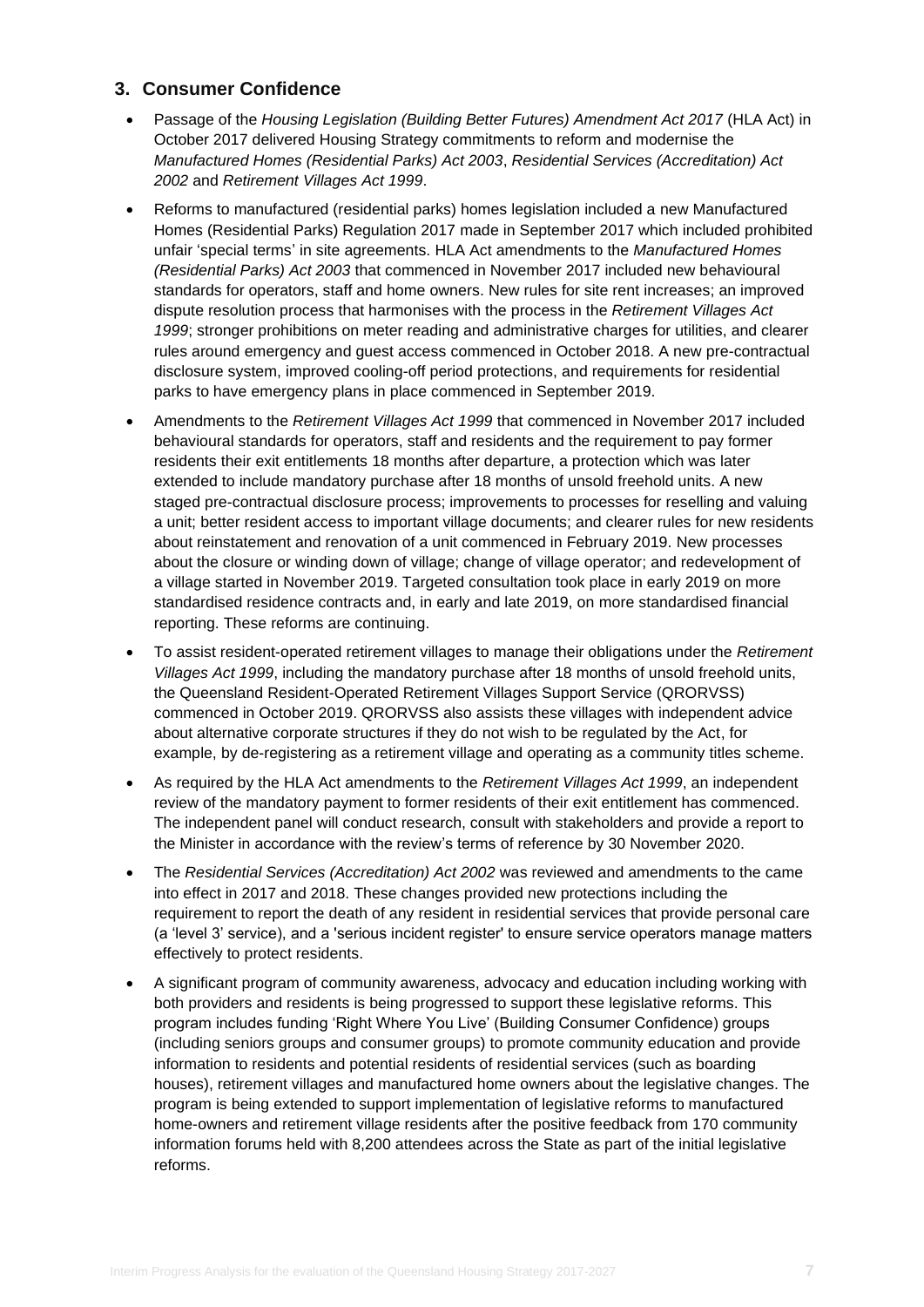# <span id="page-7-0"></span>High level findings

The Interim Analysis has found progress across all of the key actions reviewed but at differing degrees depending on the intent, scale and complexity of the action. Local contexts and policy complexity together with unforeseen external factors have, and will continue to have, impact on the implementation and outcomes of specific actions. For example the action to establish new housing and homelessness service hubs in five locations has been reconceptualised, following local engagement and co-design that found integrated services responses, rather than a focus on shared physical facilities, were more appropriate for areas with high rates of homelessness. This approach reflects the need for the Housing Strategy to continue with an agile and adaptive implementation approach, and the need to see individual actions in the context of the Strategy's ambitious vision for housing in Queensland. In this context, a rigorous assessment of progress on implementation and outcomes to date for the Action Plan 2017-2020 is necessarily limited to high level commentary, secondary data (where available) and reference to key deliverables such as the construction of a facility or dwelling, design and delivery of services and products, enactment of a piece of legislation or partnership arrangement. In particular, more granular cohort and spatial level data will be necessary to understand and assess impact and outcomes of the Action Plan and to meet the Housing Strategy's aims of investing in the right things in the right place for the people who need it most.

The relevance of the key enablers of partnerships, place based and person-centred design and delivery was evident across the three SAAs. Partnerships with local councils and communities, developers and, increasingly, the community housing sector, are critical in growing the supply of affordable and appropriate social housing; co-design and adaptive implementation approaches are critical to the service system reform agenda; and effective implementation of legislative reforms must include partnerships and engagement with stakeholder groups and a deeper understanding of the needs of consumers and residents to ensure changes to legislation and regulations address identified problems and concerns.

The interconnections between actions and across the three SAAs is evident in broad themes such as matching increased supply of diverse and affordable housing with improved person-centred tenancy management (intake, assessment and ongoing relationships) by DHPW but also in conjunction with increased access to support services for vulnerable groups such as people at risk of homelessness including young people, residents of retirement villages and manufactured homes, women leaving prison and women and children escaping domestic and family violence. Taken together these actions (and others) have ongoing relevance to the Housing Strategy.

In conclusion, the Interim Analysis of Action Plan 2017-2020 finds that the DHPW is well-positioned to advance the 10-year Housing Strategy. The following key strengths have been identified:

- *Leading practice* history of exemplary homelessness and housing pilot initiatives which deliver positive change for clients and communities
- *Productive Partnerships* goodwill and trust with key community and private sector leaders to support and drive system-wide reform to deliver the Housing Strategy
- *State-wide land and asset portfolio* move to strategic engagement and precinct planning can evolve to address wider social, economic and environmental challenges through place-based responses
- DHPW manages a significant portfolio of Queensland's housing, residential land assets and housing policy and programs - there is strength in this alignment both for the DHPW's balance sheet and its state-wide reach that supports its position within Government.